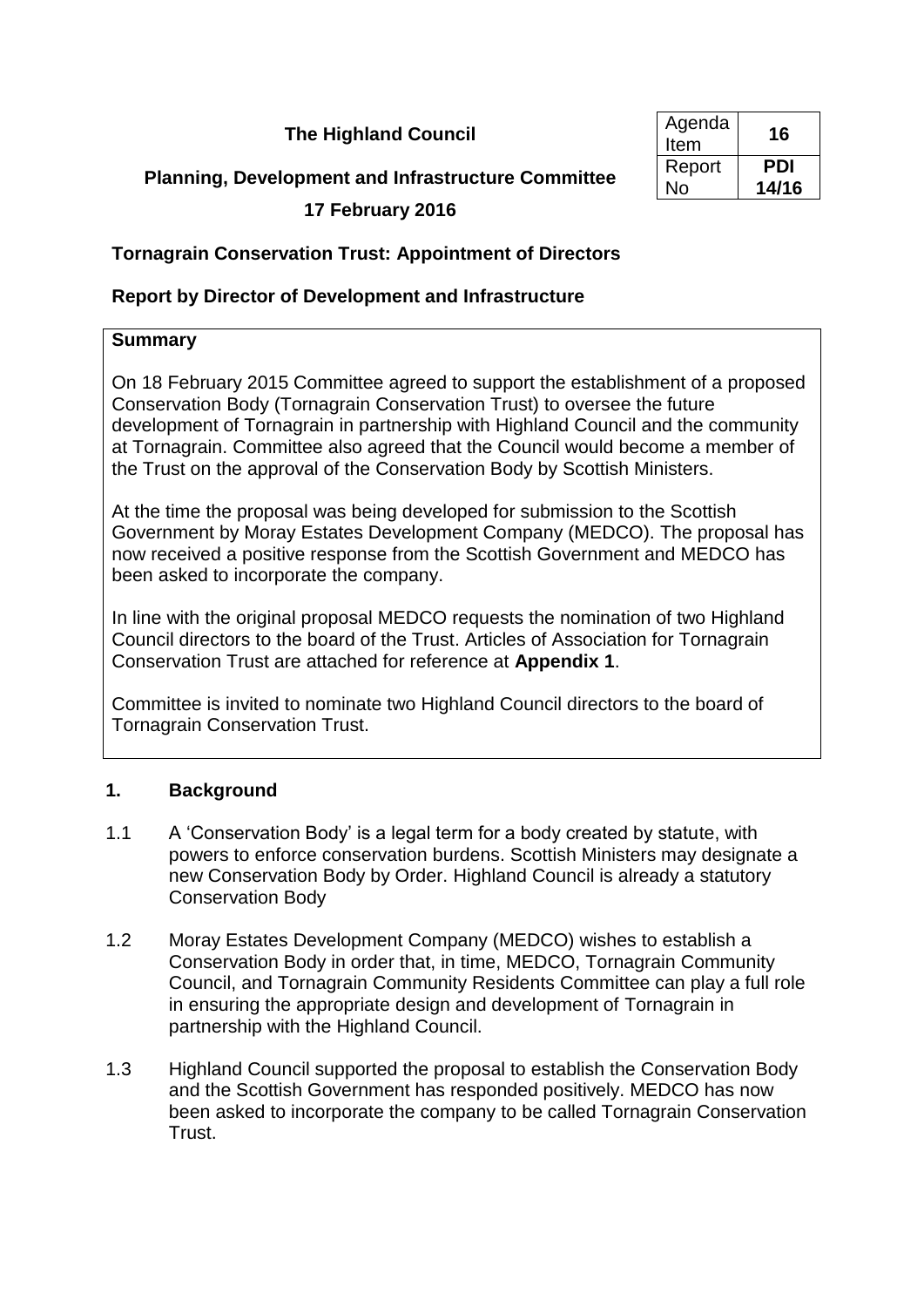# **2. Purpose and benefits of Tornagrain Conservation Trust**

- 2.1 Articles of Association for The Tornagrain Conservation Trust are attached at **Appendix 1** to this report; these indicate a not-for-profit charitable organisation:
	- with powers to act for charitable purposes only:
	- objects to promote and preserve the amenity of Tornagrain for the benefit of the community and visitors and to advance citizenship, community development and heritage by encouraging and promoting social, recreational, educational, cultural, artistic, or other communal activities or enterprises; and
	- powers to do anything lawful consistent with the pursuit of the above objects including to borrow or raise funds for investment in Tornagrain.
- 2.2 Perhaps the primary benefit arising from the creation of The Tornagrain Conservation Trust arises from the direct involvement of the community in managing the public realm. There is therefore a strong community empowerment argument for the establishment of the Trust.
- 2.3 Legally, Conservation Burdens can be created in favour of, and are enforceable by, the named Conservation Body. There are therefore no questions or doubt about legal title or interest, since these aspects are acknowledged within the overall framework.
- 2.4 Similarly, none of the downsides deriving from traditional burdens arise, for example, the willingness of a neighbour or factor to take a party in breach to task, or, having done so, to encounter legal difficulty of actual enforcement, or the downsides deriving from the enforcement of planning conditions.
- 2.5 MEDCO therefore see the proposal as providing at least the best possibility of a more robust regime to ensure implementation of, and ongoing compliance with, their (and our) objectives for the new community at Tornagrain.

### **3. Appointment of Directors**

- 3.1 When Committee agreed to support the establishment of the proposed Tornagrain Conservation Trust it also agreed that the Council would become a member of the Trust on the approval of the Conservation Body by Scottish Ministers.
- 3.2 In line with the above MEDCO has now asked the Council to nominate two Members who would become directors of the Conservation Trust. It is proposed that the Chair of the Planning Development and Infrastructure Committee and one Member from Ward 18 are nominated. Ward 18 Members have been consulted and favour two members from the Ward.
- 3.3 Committee is therefore invited to consider the request and to agree the nomination of two Members to the board of Tornagrain Conservation Trust.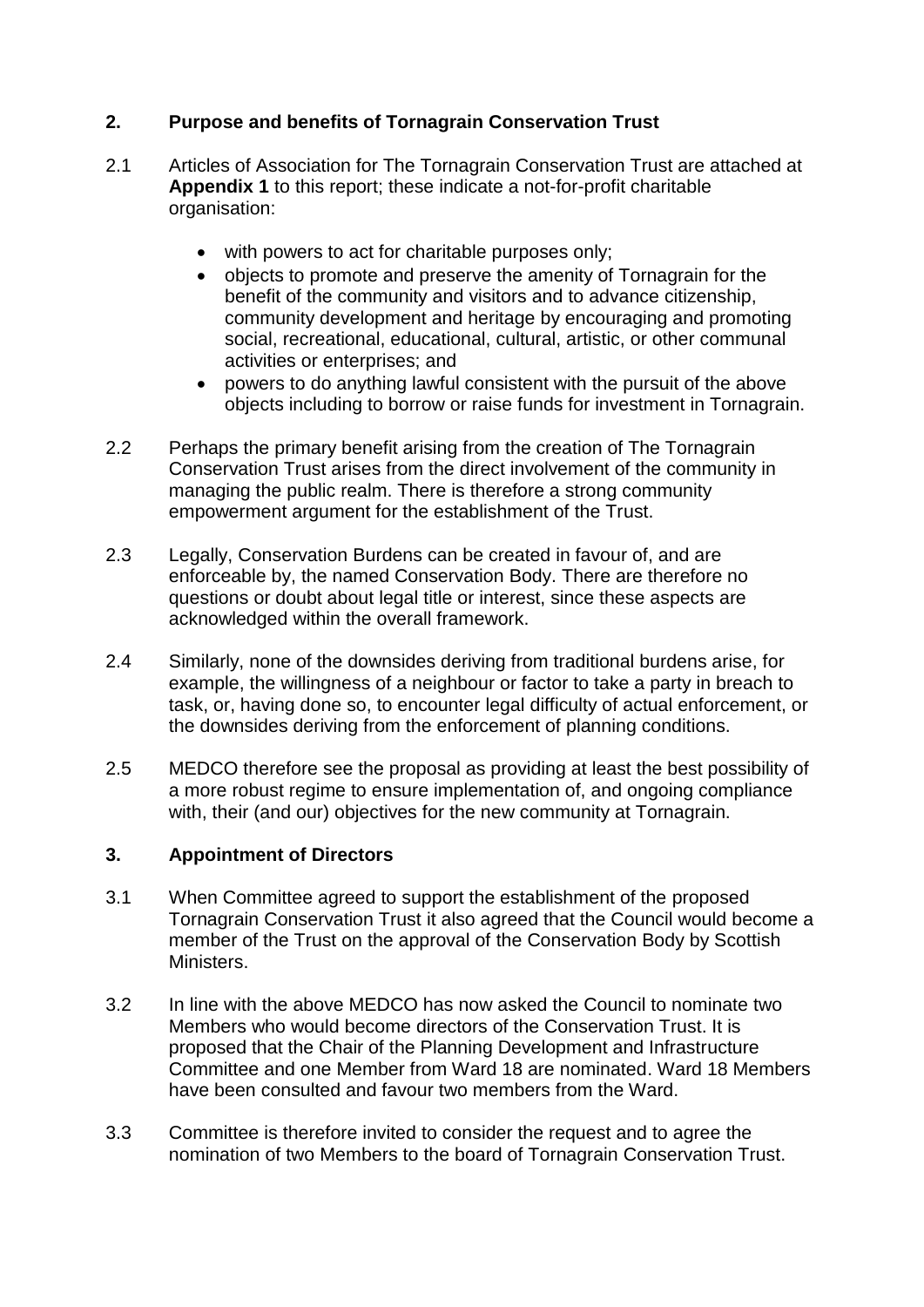### **4. Implications**

### 4.1 Resource

There are no resource implications arising from this paper. Directors of Tornagrain Conservation Trust will be expected to commit a portion of their time to the Trust and will be entitled to normal out of pocket expenses and for any services provided. (Section 3.4 of the Articles of Association).

# 4.2 Risk

There are no risk implications arising for the Council from this paper. Directors of the Trust will have all the responsibilities of a director of a charitable trust and in line with the Company's objectives. (Section 1.0 of the Articles of Association).

### 4.3 Legal

Earlier legal concerns related to any possible conflict of interest between the Council's role as planning authority generally, and direct involvement in the Conservation Trust in determining future proposals within Tornagrain. On balance however these were discounted as it was considered difficult at the time to identify where such conflicts of interest might arise.

4.4 Equalities/Rural

There are no equality or rural implications arising from this report. The Trust will ensure that equality issues are fully considered in carrying out its role and its objectives focus firmly on the conservation and preservation of the Tornagrain community once established.

# 4.5 Climate Change/Carbon Clever and Gaelic

There are no climate change/Carbon Clever or Gaelic implications arising from this report. It is anticipated that Tornagrain Conservation Trust will seek to mitigate climate change impacts, reduce carbon emissions arising from the community and to promote the Gaelic language.

### **Recommendation**

Committee is invited to nominate two Highland Council directors to the board of Tornagrain Conservation Trust.

| Designation: | Director of Development and Infrastructure |
|--------------|--------------------------------------------|
| Date:        | 28 January 2016                            |
| Author:      | G Hamilton (Ext 2252)                      |

### Background papers

- 1. Development of Tornagrain Establishment of a Statutory Conservation Body. PDI paper – 18 Feb 2015.
- 2. Articles of Association of Tornagrain Conservation Moray Estates Development Company; October 2015.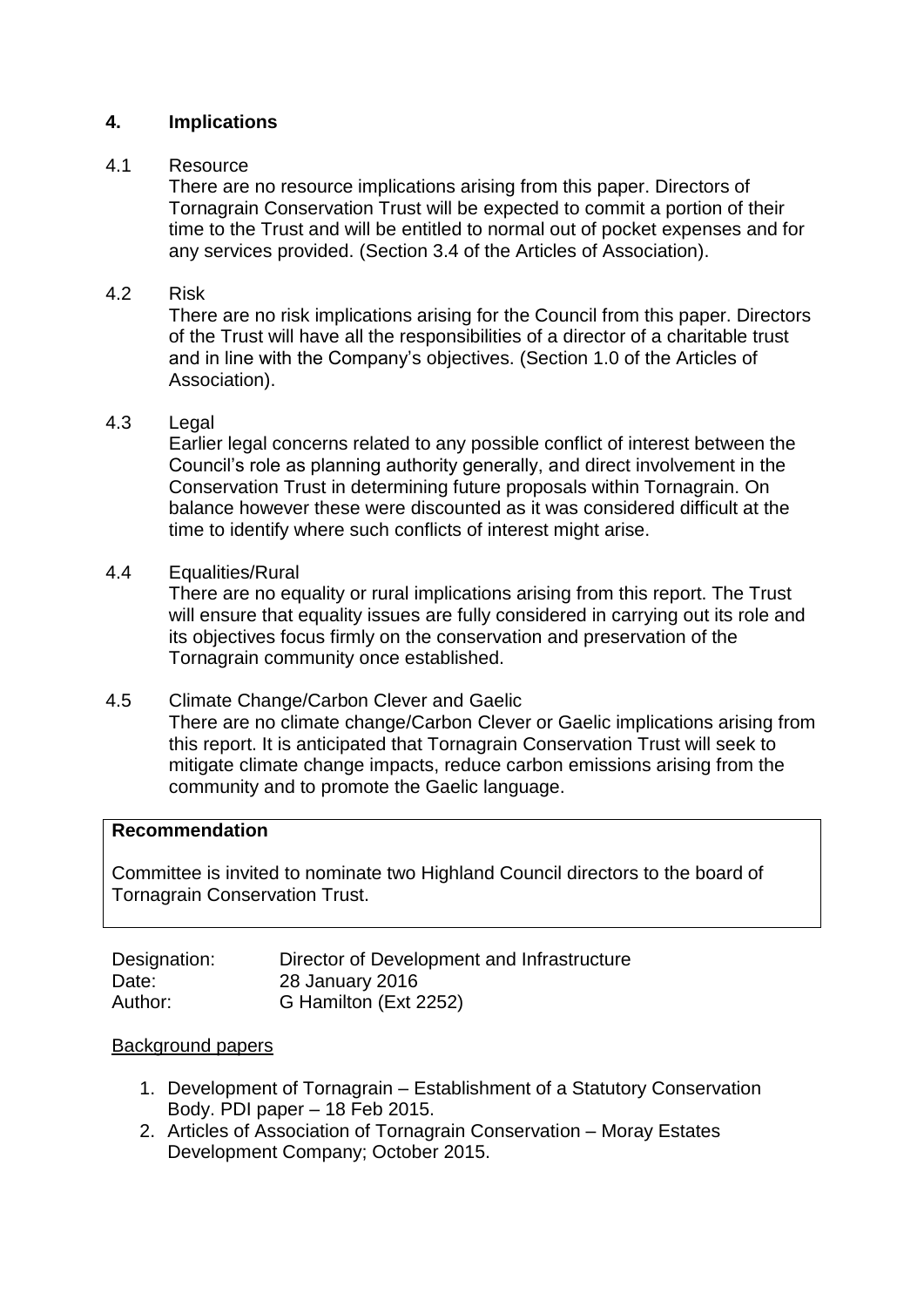# **ARTICLES OF ASSOCIATION**

of

# **[TORNAGRAIN CONSERVATION]**

**(Company number SC[ ])**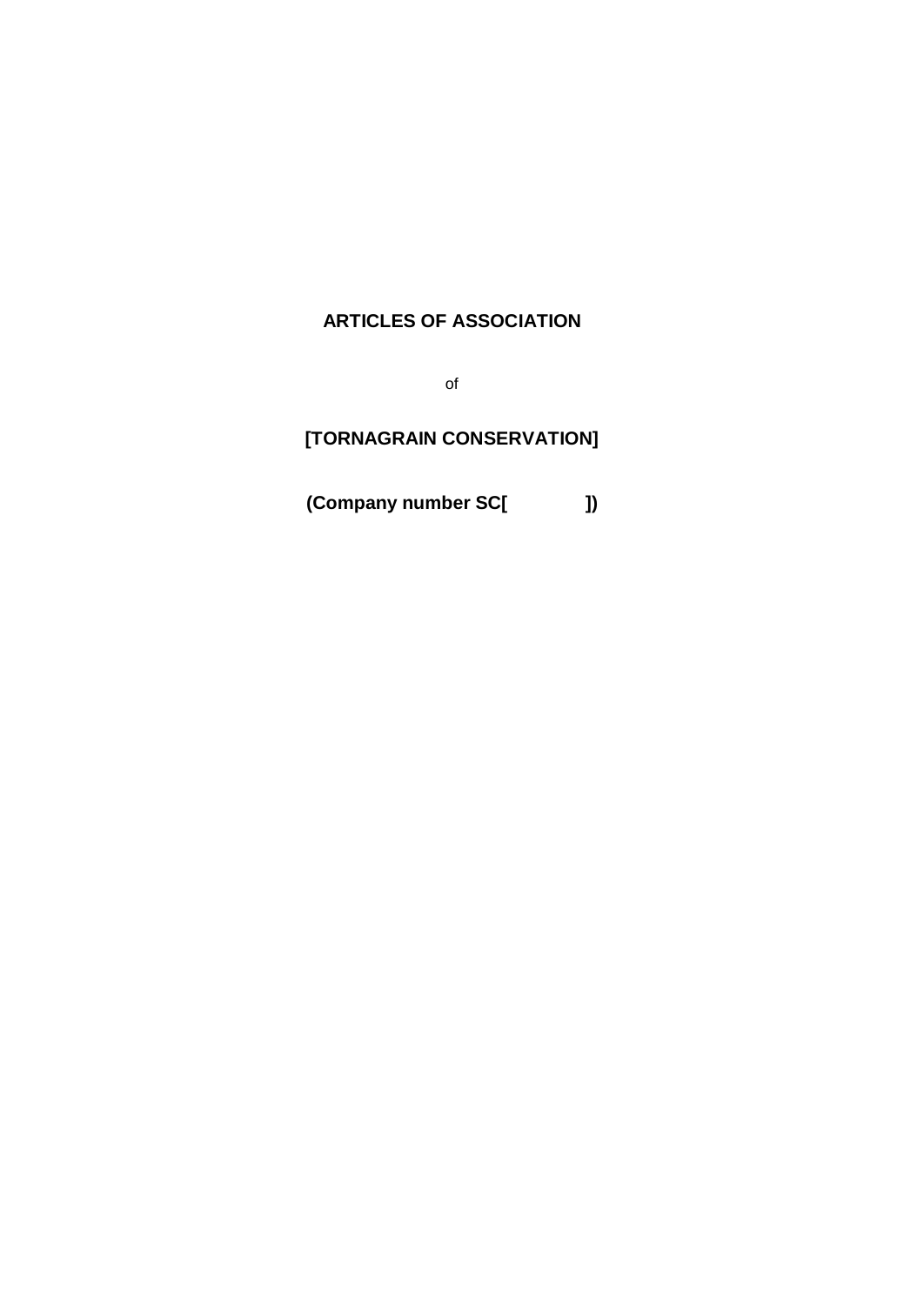#### **THE COMPANIES ACT 2006**

#### **COMPANY LIMITED BY GUARANTEE**

**ARTICLES of ASSOCIATION of [TORNAGRAIN CONSERVATION] (Company Number SC[ ])**

#### **OBJECTS AND POWERS**

#### **1. The Company's objects**

- <span id="page-4-0"></span>**1.1** This article shall be interpreted as if it incorporated an over-riding qualification limiting the capacity and powers of the Company such that it may carry out any act or transaction (which this article would otherwise permit) only if doing so furthers a purpose which is Charitable.
- **1.2** Subject to article [1.1,](#page-4-0) the Company's objects are to promote and preserve the amenity of Tornagrain for the benefit of the Community and visitors and to advance citizenship, community development and heritage by encouraging and promoting social, recreational, educational, cultural, artistic or other communal activities or enterprises, in furtherance of which the Company may without limitation:
	- **1.2.1** take into ownership or acquire rights with respect to land, buildings, amenities and facilities for common ownership, use, benefit or enjoyment in relation to Tornagrain (such land and others being "the Common Parts");
	- **1.2.2** maintain, or organise the maintenance of the Common Parts to high standards and in a good, neat, tidy and safe condition, and where relevant, in a safe and well maintained operational condition, where necessary renewing, replacing or reinstating the same;
	- **1.2.3** administer and collect, or organise the administration and collection of any charges on owners or lessees of properties within Tornagrain or on others using, enjoying or benefitting from the Common Parts, and, when considered necessary, establish and/or administer or organise the establishment and/or administration of, any scheme or system for such charging on a just and equitable basis;
	- **1.2.4** enforce any codes, conditions or restrictions intended for the benefit of the Community and to object to any proposals which may have any adverse impact on the Community or the benefit of being within the Community; and
	- **1.2.5** use the powers available to the Company to ensure the implementation and future maintenance of the Development in accordance with the Masterplan, preserving and protecting for the Community, and for the benefit of the wider public, the special architectural characteristics of the Development and its design novelty by the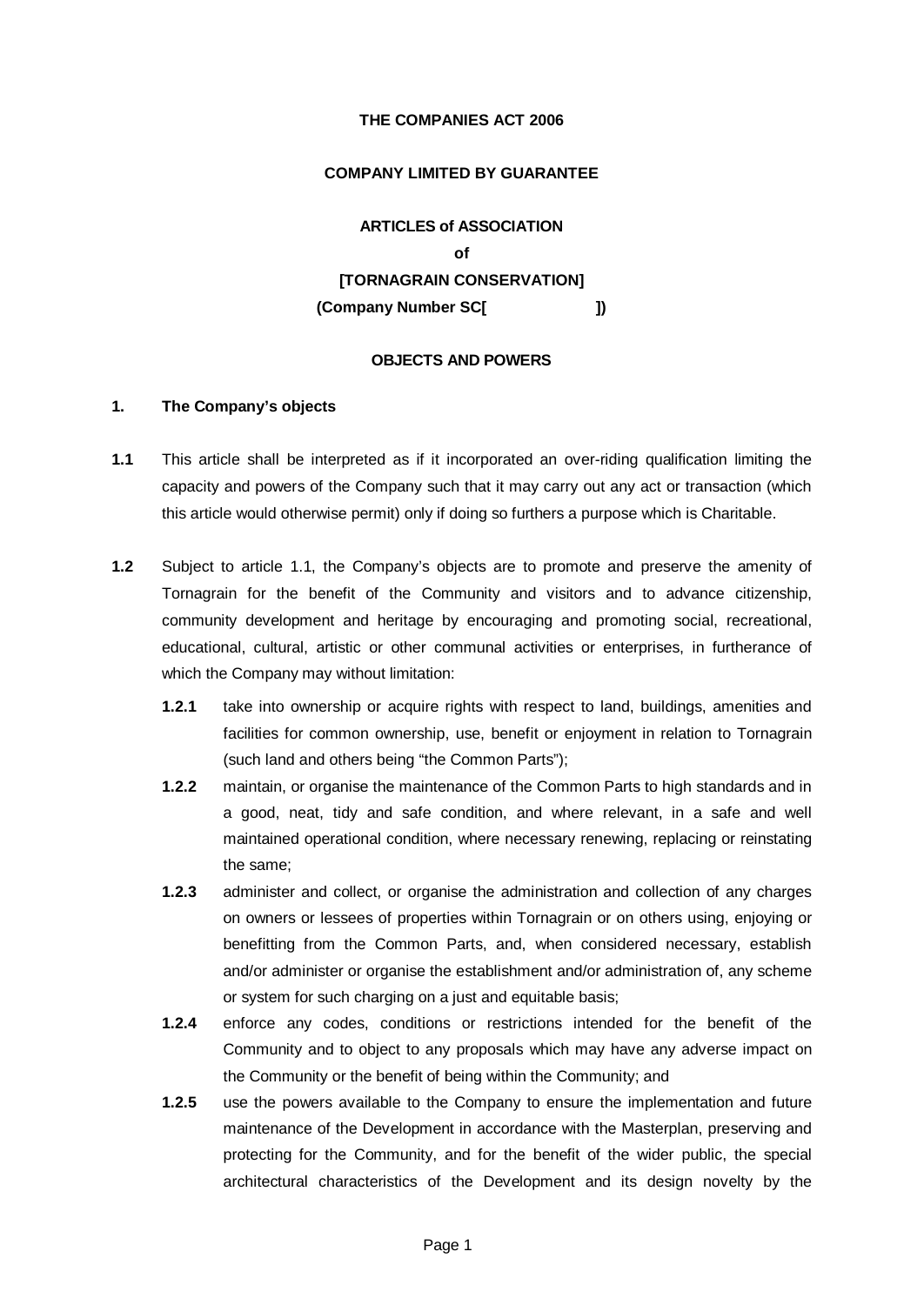incorporation of local, traditional and historical precedents in a new, planned, township community.

#### **2. The Company's powers**

**2.1** The Company may do any lawful thing consistent with the foregoing objects and in particular may borrow or raise and secure the payment of money for any purpose including for the purposes of investment or of raising funds.

#### **INCOME**

#### **3. Prohibition of distributions**

- **3.1** The income and property of the Company shall be applied solely in promoting the objects of the Company as set out in these articles.
- **3.2** No part of the income or property of the Company shall be paid or transferred (directly or indirectly) to the members, whether by way of dividend, bonus, or otherwise, except as article [3.4](#page-5-0) permits.
- **3.3** No director shall be appointed to any salaried office of the Company and no director shall be entitled to receive any remuneration from the Company or to participate in any manner in the profits of the Company except as article [3.4](#page-5-0) permits.
- <span id="page-5-0"></span>**3.4** No benefit (whether in money or in kind) shall be given by the Company to any member or director except:-
	- **3.4.1** repayment out of the funds of the Company of all reasonable out-of-pocket expenses to directors, including travelling, hotel and other expenses reasonably incurred by them in connection with their attendance at general meetings, meetings of the directors or meetings of general committees or otherwise in connection with the discharge of their duties as directors; or
	- **3.4.2** reasonable remuneration to any member or director in return for specific services actually rendered to the Company (not being of a management nature normally carried out by a director of a company); or
	- **3.4.3** direct or indirect benefit to one or more members resulting from the application in good faith of the income and property of the Company in promoting the objects of the Company; or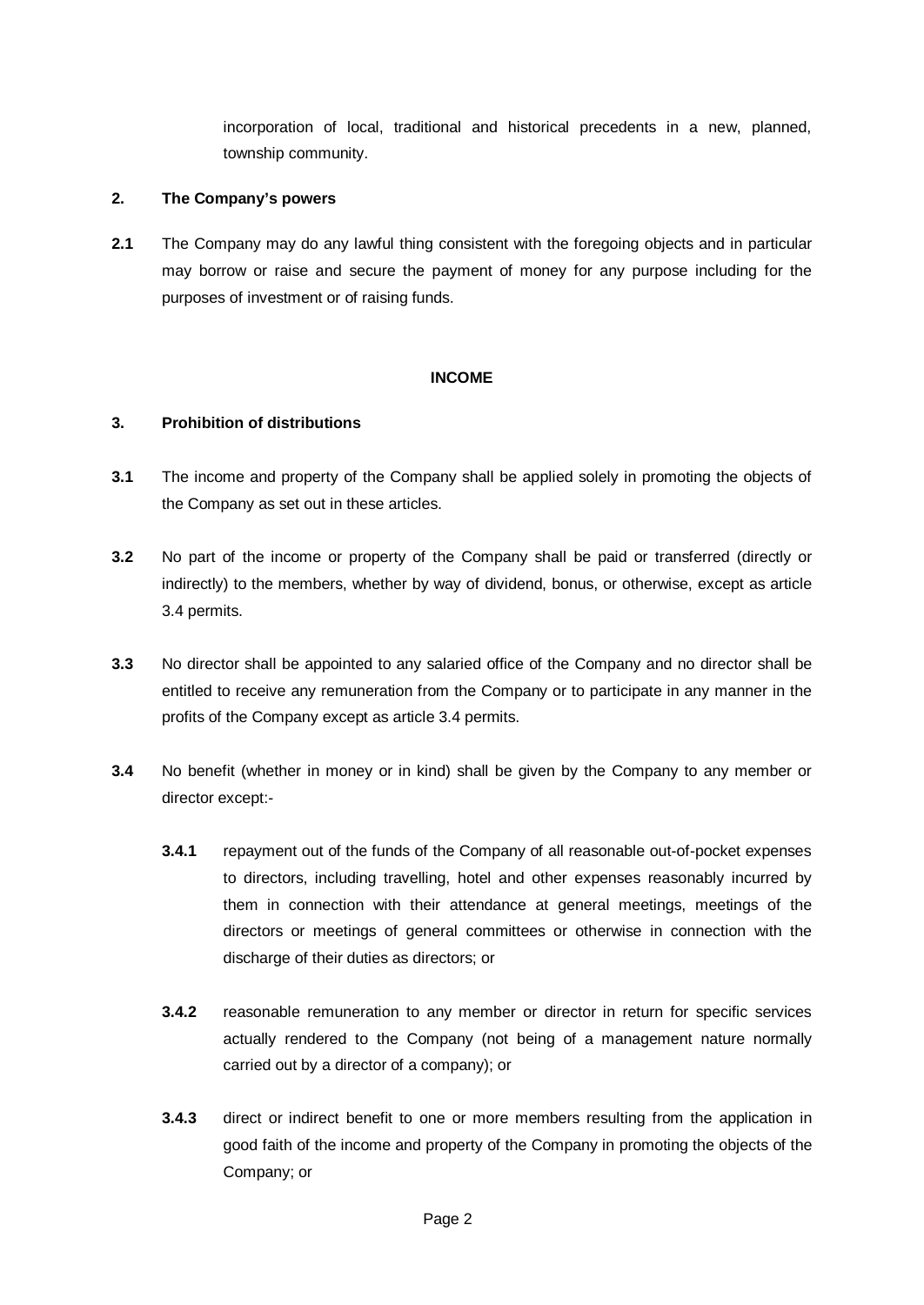- **3.4.4** the payment of interest at a rate not exceeding the commercial rate on money lent to the Company by any director or member; or
- **3.4.5** the purchase from, or sale to, any director or member of assets at market value; or
- **3.4.6** the payment of rent not exceeding the open market rent for premises let to the Company by any director or member.

#### **BECOMING AND CEASING TO BE A MEMBER**

#### **4. Who may be a member**

- **4.1** The members of the Company shall be:
	- **4.1.1** The Highland Council and its permitted successors;
	- **4.1.2** The Residents' Committee, once it comes into being, but only until Tornagrain Community Council comes into being, at which point the Residents' Committee will cease to be a member;
	- **4.1.3** Tornagrain Community Council, once it comes into being, and its permitted successors; and
	- **4.1.4** Moray Estates Development Company Limited and its permitted successors.
- **4.2** It shall be a condition of membership that on admission any member is not bankrupt.

#### **5. Formalities of becoming a member**

- **5.1** Every member of the Company (other than the subscriber(s) to the memorandum) shall either sign a written consent to become a member or sign the register of members on becoming a member.
- **5.2** The Company shall keep a register of its members in accordance with the Act.

#### **6. Cessation of membership**

- **6.1** Where a permitted successor becomes a member, the permitted successor's predecessor shall automatically cease to be a member.
- **6.2** The rights and privileges of a member shall cease upon the member's ceasing to exist as a legal person, but no member shall be entitled to resign as a member.

#### **MEMBERS' DECISION-MAKING**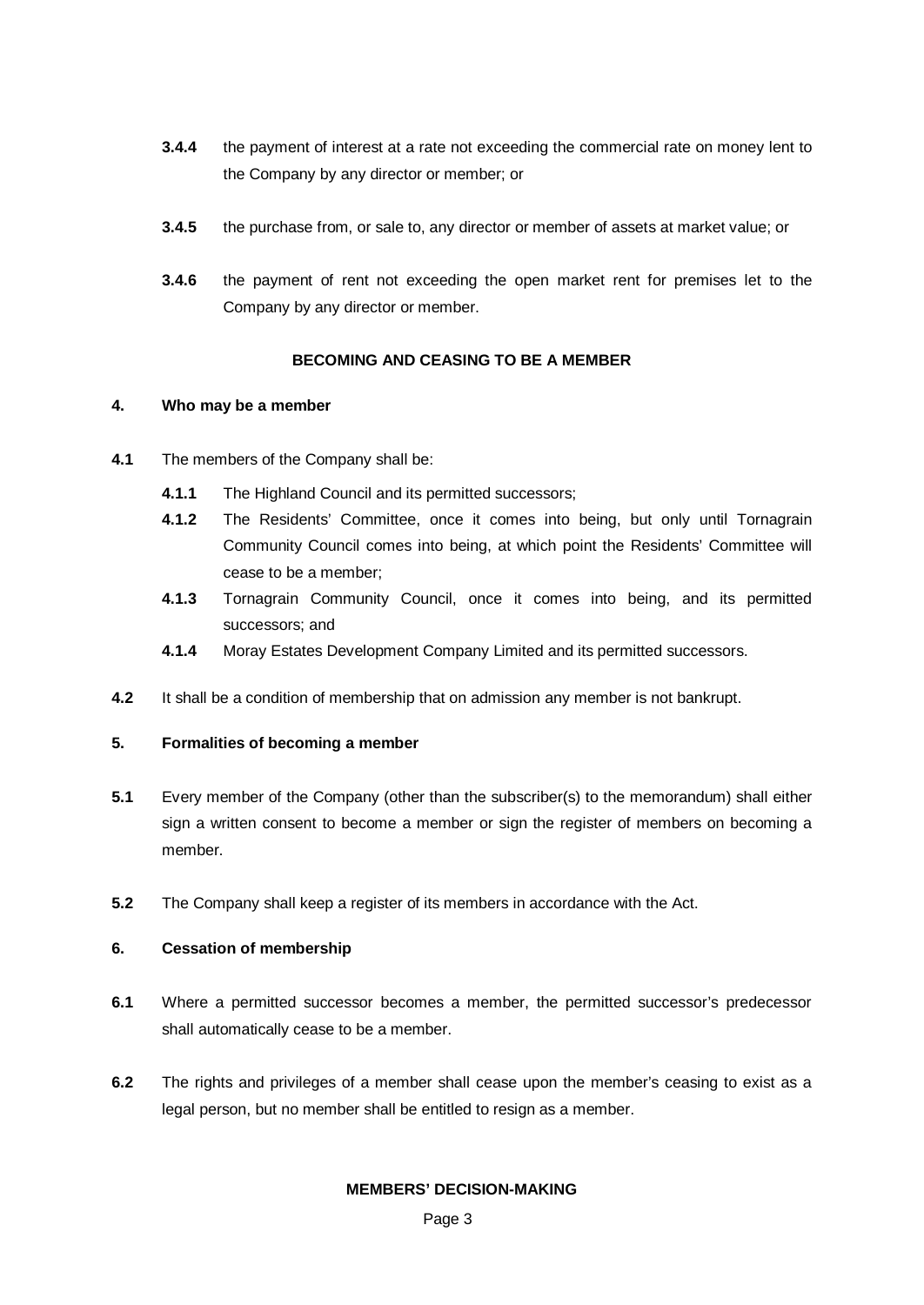#### **7. Annual general meetings**

- **7.1** The Company shall in each year hold a general meeting as its annual general meeting, in addition to any other meetings in that year, and shall specify the meeting as such in the notices calling it. Not more than fifteen months shall elapse between one annual general meeting and the next but the Company need not hold its first annual general meeting in the year of its incorporation or in the following year so long as such meeting is held within eighteen months after incorporation.
- **7.2** The Company shall hold its annual general meeting at such time and place as the directors shall appoint.

#### **8. General meetings generally**

- **8.1** The directors may, whenever they decide, convene a general meeting of the Company and shall also convene general meetings of the Company on such requisition (or, in default, sufficient members may convene them) as the Act states.
- **8.2** If at any time there are not within the United Kingdom sufficient directors capable of acting to form a quorum, any director may convene a general meeting of the Company in the same manner as nearly as possible as that in which the directors may convene general meetings of the Company.

#### **9. Notice period for general meetings**

- **9.1** Subject to the following paragraph of this article, the directors shall call an annual general meeting of the Company by twenty one days' notice at least and shall call any other general meeting of the Company other than an annual general meeting of the Company by fourteen days' notice at the least. The notice shall be exclusive of the day on which it is served or deemed to be served and of the day for which it is given.
- **9.2** This article deems the Company or members to have duly called a general meeting of the Company, notwithstanding that they called it by a shorter notice than the preceding Article specified, if all the members entitled to attend and vote thereat so agree.

#### **10. Content of notice of general meetings**

- **10.1** In relation to every notice of every general meeting of the Company, the Company or the members calling it shall:-
	- **10.1.1** specify the place, the day and the hour of meeting and the business to be transacted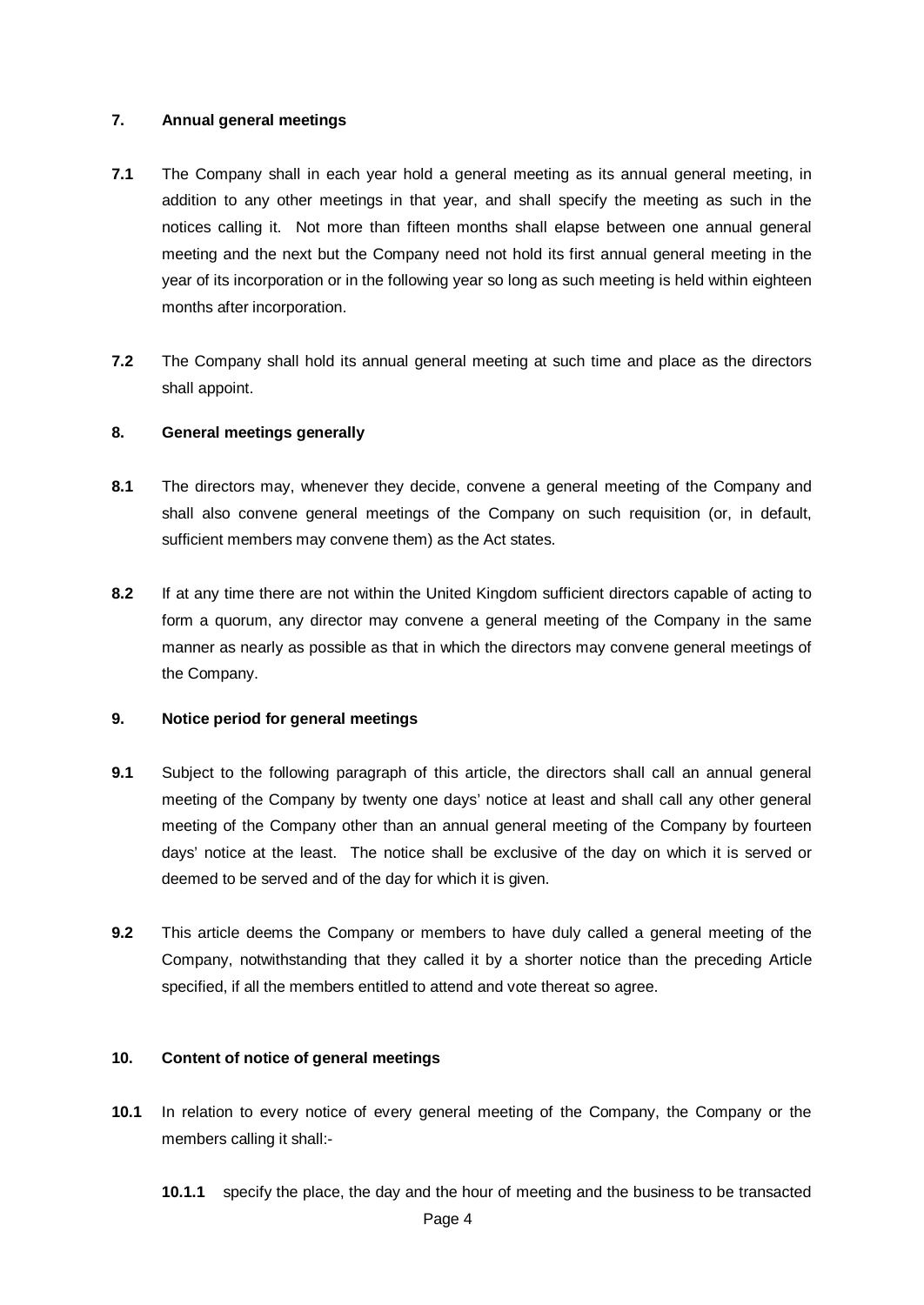at the meeting; and

- **10.1.2** give the notice to:-
	- 9.1.2.1 every member except those members who (having no registered address within the United Kingdom) have not supplied to the Company an address within the United Kingdom for the giving of notices to them;
	- 9.1.2.2 every director; and
	- 9.1.2.3 the auditors.

#### **11. Authorised representatives**

- **11.1** A corporation or statutory body which is a member may be represented at a general meeting by any of its officers or by any other person authorised for that purpose by resolution of its board of directors or governing body.
- **11.2** An unincorporated association which is a member may be represented at a general meeting by any person authorised for that purpose by its governing body.
- **11.3** A person representing a member at a general meeting in accordance with this article may exercise all that member's rights as if the member were an individual present in person and this article deems a member so represented to be present in person at such meeting.

#### **12. Quorum at general meetings**

- **12.1** The Company shall transact no business at any general meeting of the Company unless a quorum of members is present at the time when the meeting proceeds to business.
- **12.2** While the Company has only one member, one authorised representative of that member is a quorum. Otherwise, authorised representatives of two members is a quorum.

#### **13. Procedure at general meetings**

**13.1** If, within half an hour from the time appointed for the meeting, a quorum is not present, a general meeting of the Company shall stand adjourned to the same day in the next week, at the same time and place (or to such other day and such other time and place as the directors may decide).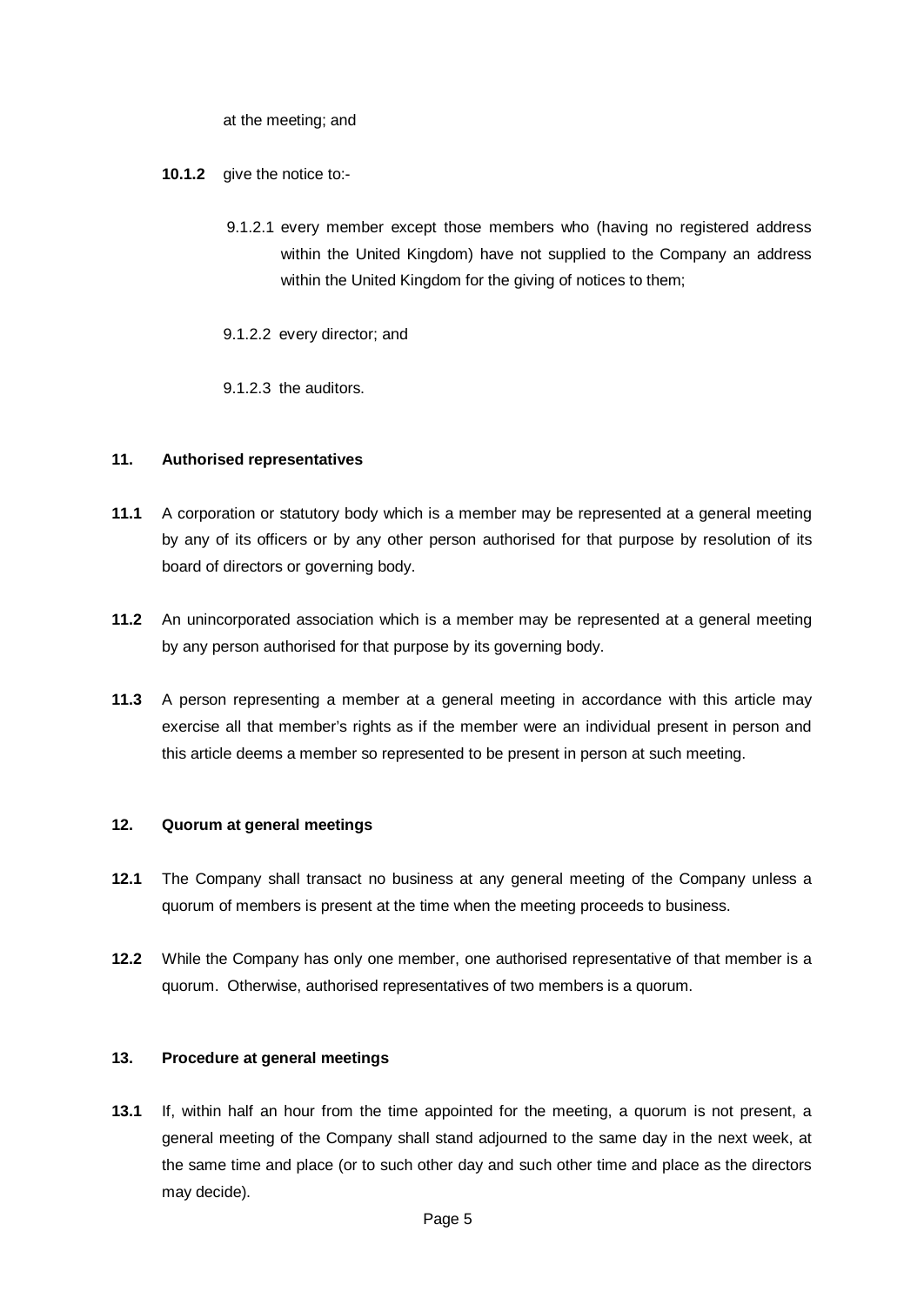- **13.2** If (at such adjourned meeting) a quorum is not present within half an hour from the time which these articles (or the directors) appointed for holding the meeting, the quorum for any meeting so adjourned shall continue to be as these articles prescribe.
- **13.3** The chairman, if any, of the board of directors shall preside as chairman at every general meeting but, if there is no chairman or the chairman shall have intimated that the chairman shall not be present at any meeting or the chairman shall not be present within fifteen minutes after the time appointed for the holding of the meeting or the chairman shall be unwilling to preside, the directors present shall choose some other of their number to be chairman of the meeting. If (at any general meeting) no director is willing to act as chairman or if no director is present within fifteen minutes after the time appointed for the holding of the meeting, the members present shall choose one of their number to be chairman of the meeting.
- **13.4** With the consent of any meeting at which a quorum is present, the chairman may (and shall, if the meeting so directs) adjourn any general meeting from time to time and from place to place. When the chairman adjourns a meeting for thirty days or more, the Company shall give notice of the adjourned meeting as in the case of an original meeting. Save as aforesaid, the members shall not be entitled to any notice of an adjournment or of the business to be transacted at an adjourned meeting. The Company shall transact no business at any adjourned meeting other than the business left unfinished at the meeting from which the adjournment took place.

#### **14. Voting rights of members**

- **14.1** At any general meeting, the meeting shall decide any resolution by poll. The Company shall take the poll in such manner as the chairman of the meeting directs and this article deems the result of the poll to be the resolution of the meeting. The Company shall take any poll forthwith.
- **14.2** A resolution to alter any of the provisions of these articles, to wind up the Company or to remove a director shall not be passed unless all members vote for it. Otherwise, on a poll, members shall have the following numbers of votes:
	- **14.2.1** before the Development is Half Built, MEDCo shall have three votes and the other two members shall have one vote each; and
	- **14.2.2** after the Development is Half Built, each member shall have one vote.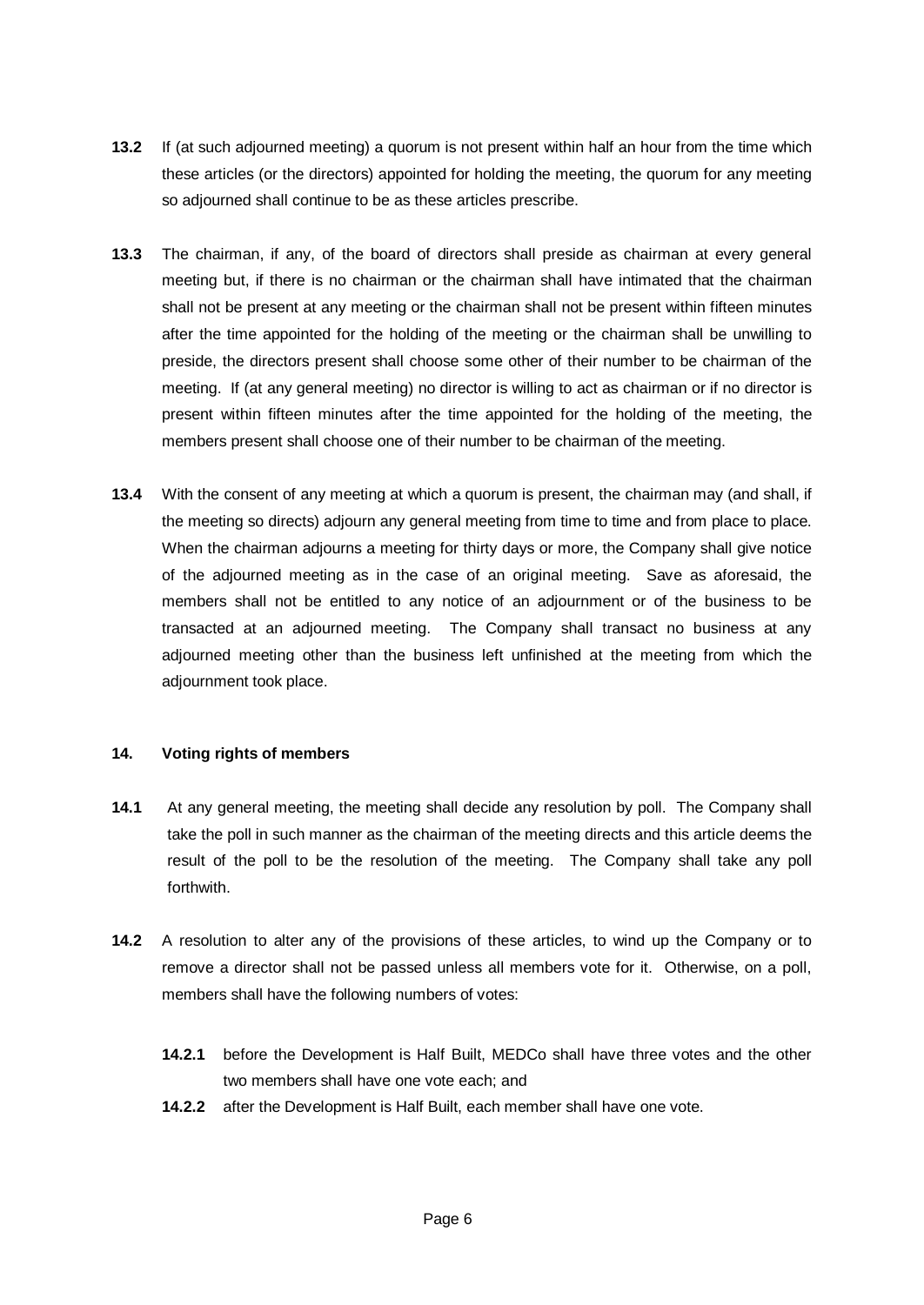#### **15. Written members' resolutions**

Subject to the provisions of the Act, a resolution in writing which the majority which the Act requires for the passing of that resolution in writing (or one or more persons on behalf of that majority) has signed shall be as valid and effective as if the Company had passed the resolution at a general meeting of the Company duly convened and held and may consist of several documents in the like form each of which one or more of the members (or one or more persons on behalf of the members) has or have signed.

#### **APPOINTMENT AND TERMINATION OF DIRECTORS**

#### **16. Appointment of directors**

- <span id="page-10-0"></span>**16.1** Each member, while it shall remain a member, may by notice in writing signed by an authorised officer and left at the registered office appoint not more than two directors of the Company and shall be entitled by like notice to remove any director so appointed (or appointed by one of its predecessors as member) at any time and appoint any other person to be a director in the place of the director so removed or in the place of a director vacating office in any way and originally appointed by it (or one of its predecessors as member).
- **16.2** In respect of the subscribers to the memorandum, the directors respectively appointed under the previous article shall satisfy the entitlement of the subscriber to appoint such director under this article until so removed or vacating office.
- **16.3** There shall be no directors other than the nominee directors referred to in article [16.1.](#page-10-0)

#### **17. Events where directorship terminates**

A director shall vacate office as a director if the director:-

- **17.1** is removed by the member who appointed that director in accordance with these articles (or a permitted successor of that member who has become a member); or
- **17.2** resigns his office by notice in writing to the Company; or
- **17.3** becomes bankrupt or makes any arrangement or composition with his creditors generally; or
- **17.4** ceases to be a director by virtue of any provision of the Acts or becomes prohibited by law from being a director; or
- **17.5** is convicted of any crime (other than minor traffic offences) and the directors resolve that the director vacate that director's office; or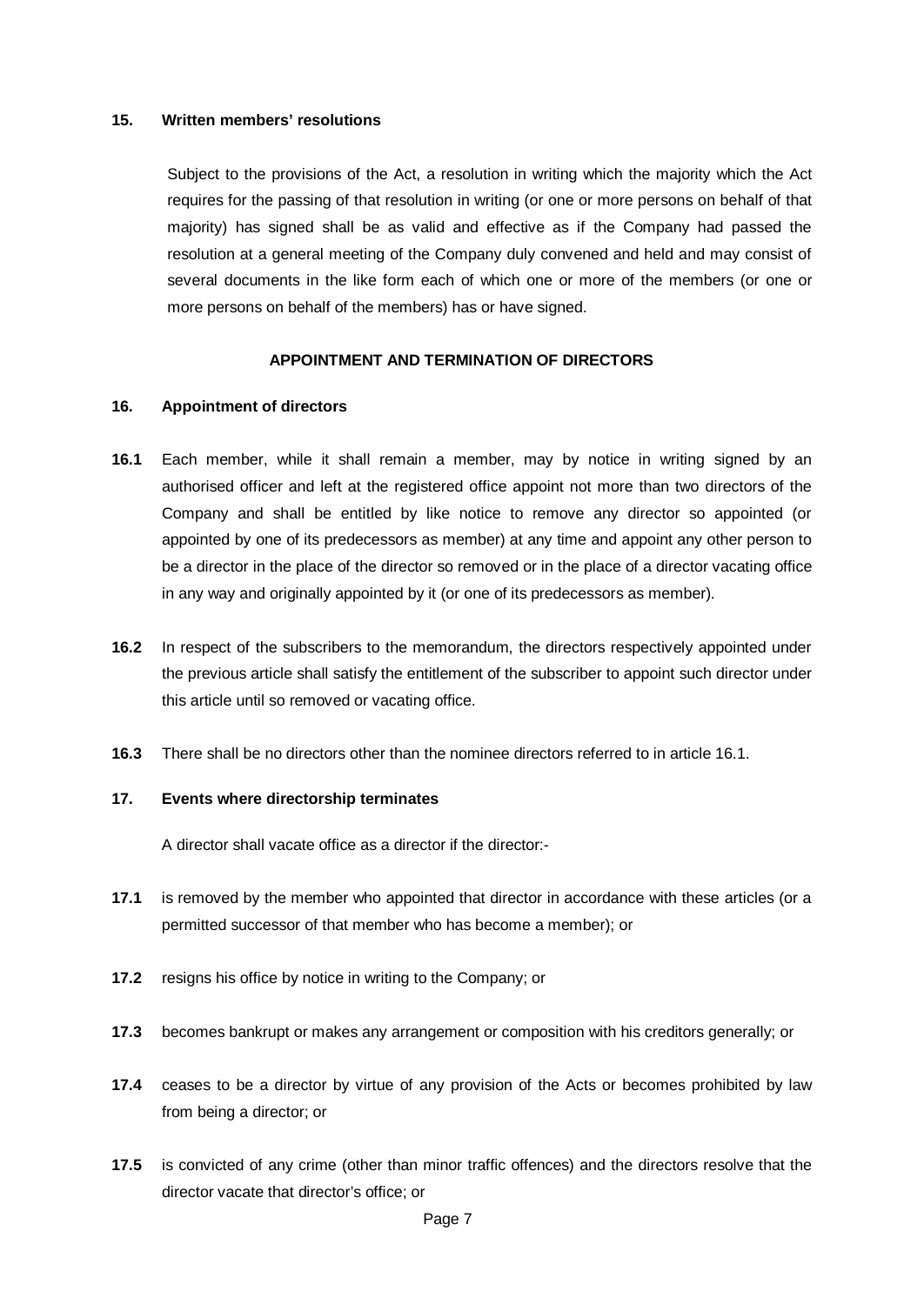**17.6** becomes subject to a mental disorder or unable or unfit otherwise to discharge his functions as a director and the directors resolve that the director vacate that director's office.

#### **THE POWERS, ETC. OF THE DIRECTORS**

#### **18. The powers and duties of the directors**

- **18.1** The directors shall manage the business of the Company, may pay all expenses incurred in promoting and registering the Company and may exercise all such powers of the Company as the Acts or these articles do not require the Company to exercise by special or ordinary resolution, subject nevertheless to the provisions of the Acts and these articles and to such regulations, being not inconsistent with the aforesaid provisions, as the Company may prescribe by special resolution; but no regulation which the Company makes by special resolution shall invalidate any prior act of the directors which would have been valid if the Company had not made that regulation.
- **18.2** The Company shall sign, draw, accept, endorse or otherwise execute, as the case may be, all cheques, promissory notes, drafts, bills of exchange and other negotiable instruments and all receipts for monies paid to the Company in such manner as the directors shall from time to time decide.
- **18.3** The directors may exercise all the powers of the Company to borrow money and to mortgage or charge its undertaking and property, or any part thereof, and to issue debentures, debenture stock and other securities, whether outright or as security for any debt, liability or obligation of the Company or of any third party.

#### **19. Procedure for directors' meetings**

- **19.1** The directors shall meet together for the despatch of business at least once every three months but may otherwise meet, adjourn and otherwise regulate their meetings, as they decide.
- **19.2** A director may, and the secretary on the requisition of a director shall, at any time summon a meeting of the directors.
- **19.3** Notice of any meeting of the directors need not be in writing and the length of such notice shall be as required by the general law.
- **19.4** Until the Development is Half Built, the quorum necessary for the transaction of the business of the directors shall be two directors, each being the nominee director of a different member,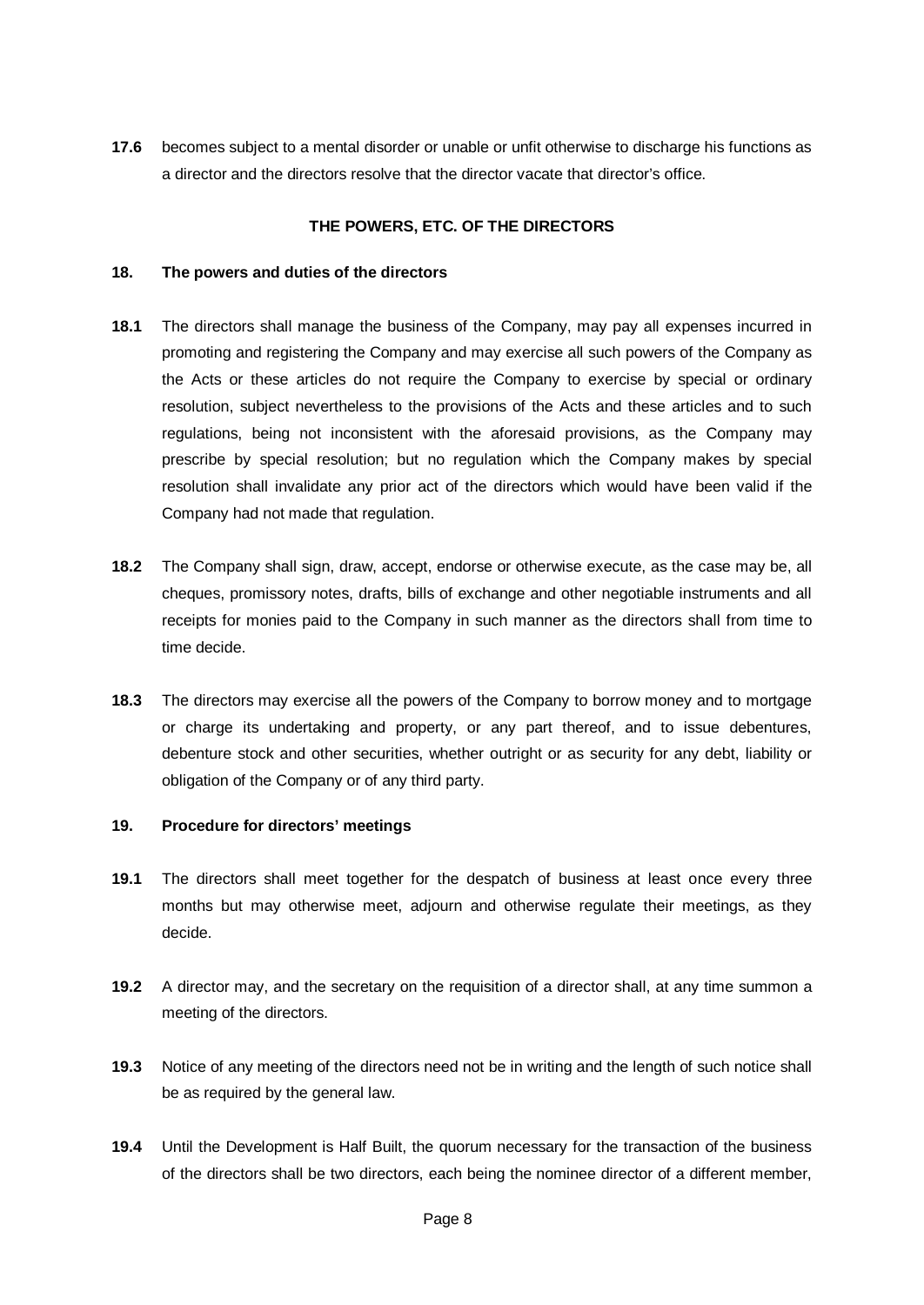and one of whom is the nominee director appointed by MEDCo. After the Development is Half Built, the quorum necessary for the transaction of the business of the directors shall be any two directors provided each is the nominee director of a different member.

- **19.5** A meeting of the directors at which a quorum is present shall be competent to exercise all the powers, authorities and discretions which the Act or these articles vest in the directors generally or authorise the directors generally to exercise.
- **19.6** The continuing directors may act notwithstanding any vacancy in their body but, if and so long as the number of continuing directors is below the number which these articles prescribe as the necessary quorum of directors, the continuing directors or director may act for the purpose of increasing the number of directors to that number or of summoning a general meeting of the Company, but for no other purpose.
- **19.7** The directors shall decide any questions arising at any meeting of the directors by a majority of votes and each nominee director shall have one vote, except that:-
	- **19.7.1** upon any resolution that a director's office be vacated in accordance with these articles, the director to the vacation of whose office any such resolution relates shall have no vote;
	- **19.7.2** until the Development is Half Built, the nominee directors appointed by MEDCo shall have three votes each and each other director shall have one vote each; and
	- **19.7.3** if one of the two directors a member is entitled to appoint under Article [16.1](#page-10-0) is not present or not appointed, the director appointed by that member under Article [16.1](#page-10-0) who is present shall be entitled to exercise the vote(s) of both the directors appointed or eligible to be appointed by that member under Article [16.1.](#page-10-0)
- **19.8** The chairman shall have no casting vote on any resolution of the directors.

#### **20. Chairman**

One of the nominee directors appointed by MEDCo shall chair meetings of the directors until the Development is Half Built, following which one of the nominee directors appointed by the Residents' Committee or Tornagrain Community Council shall chair meetings of the directors. However, if the chairman has intimated that the chairman shall not be present at any meeting of the directors or the chairman is not present within five minutes after the time appointed for holding the same or the chairman shall be unwilling to preside, the directors present shall choose some other of their number to be chairman of the meeting.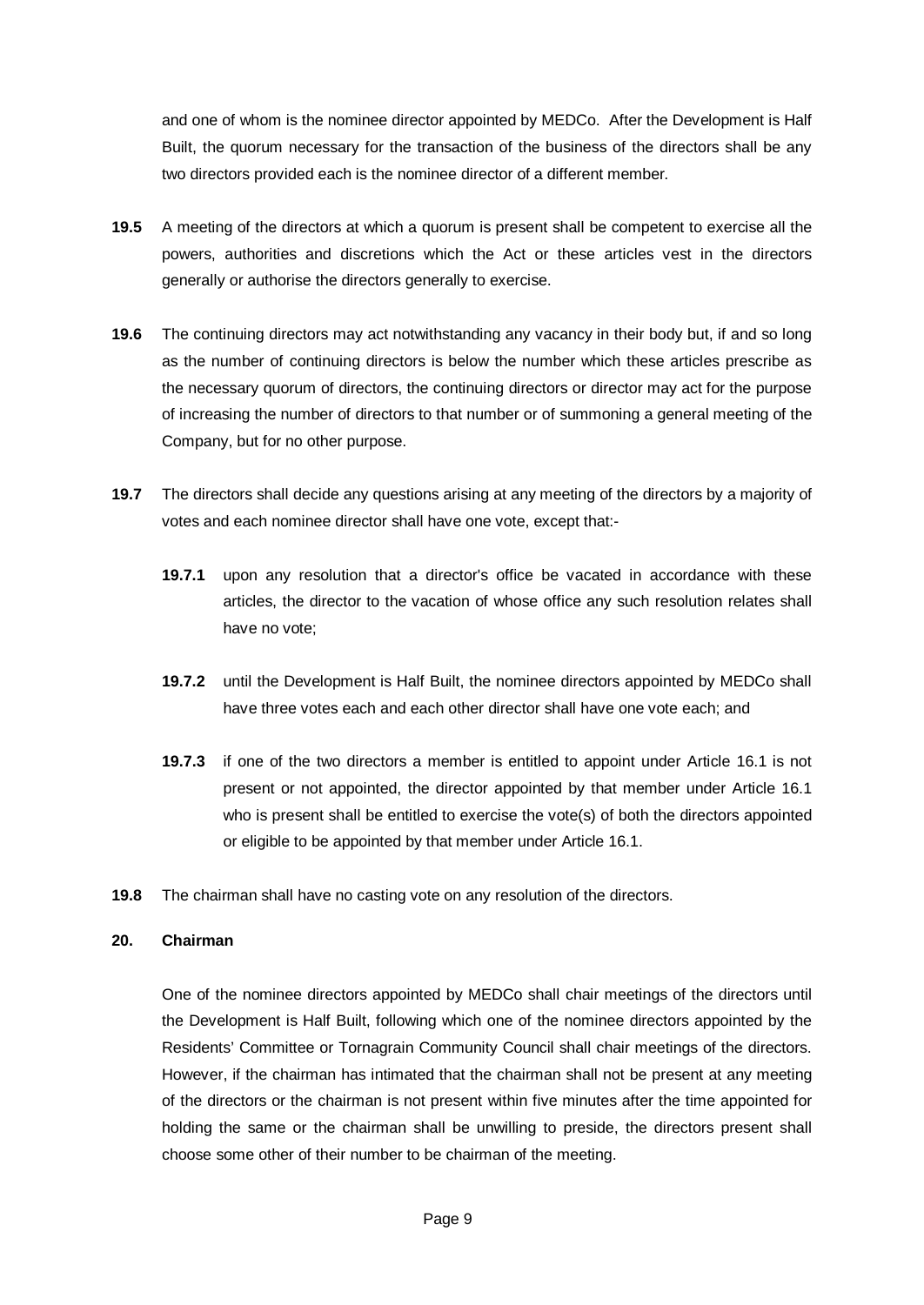#### **21. Delegation by the directors**

- **21.1** The directors may delegate any of their powers to any committee or sub-committee consisting of one or more directors.
- **21.2** The provisions of these articles regulating the meetings and proceedings of the directors shall (so far as the same are applicable and the directors do not make regulations superseding them) govern the meetings and proceedings of any committee or sub-committee of the directors.
- **21.3** Each such committee or sub-committee shall report back all its acts and proceedings to the directors as soon as possible.
- **21.4** The directors may from time to time and at any time by power of attorney appoint any company, firm or person or body of persons, whether the directors have nominated that company or other directly or indirectly, to be the attorney or attorneys of the Company for such purposes and with such powers, authorities and discretions (not exceeding those which these articles vest in the directors or authorise the directors to exercise) and for such period and subject to such conditions as they may decide and any such powers of attorney may contain such provisions for the protection and convenience of persons dealing with any such attorney as the directors may decide and may also authorise any such attorney to delegate all or any of the powers, authorities and discretions which the directors have vested in such attorney.

#### **22. Directors' interests**

Nothing in these articles invalidates authorisation by the directors of any situation in which a director has, or can have, a direct or indirect interest that conflicts, or may conflict, with the interests of the Company.

#### **23. Written directors' resolutions**

A resolution in writing which all the directors for the time being entitled to receive notice of a meeting of the directors have signed shall be as valid and effectual as if a meeting of the directors duly convened and held had passed it and may consist of several documents in like form each of which one or more of the directors (or one or more persons on their behalf) have signed.

#### **24. Appointment, etc. of the secretary**

**24.1** The directors shall appoint the secretary for such term, at such remuneration and upon such conditions as the directors may decide and may remove any secretary so appointed.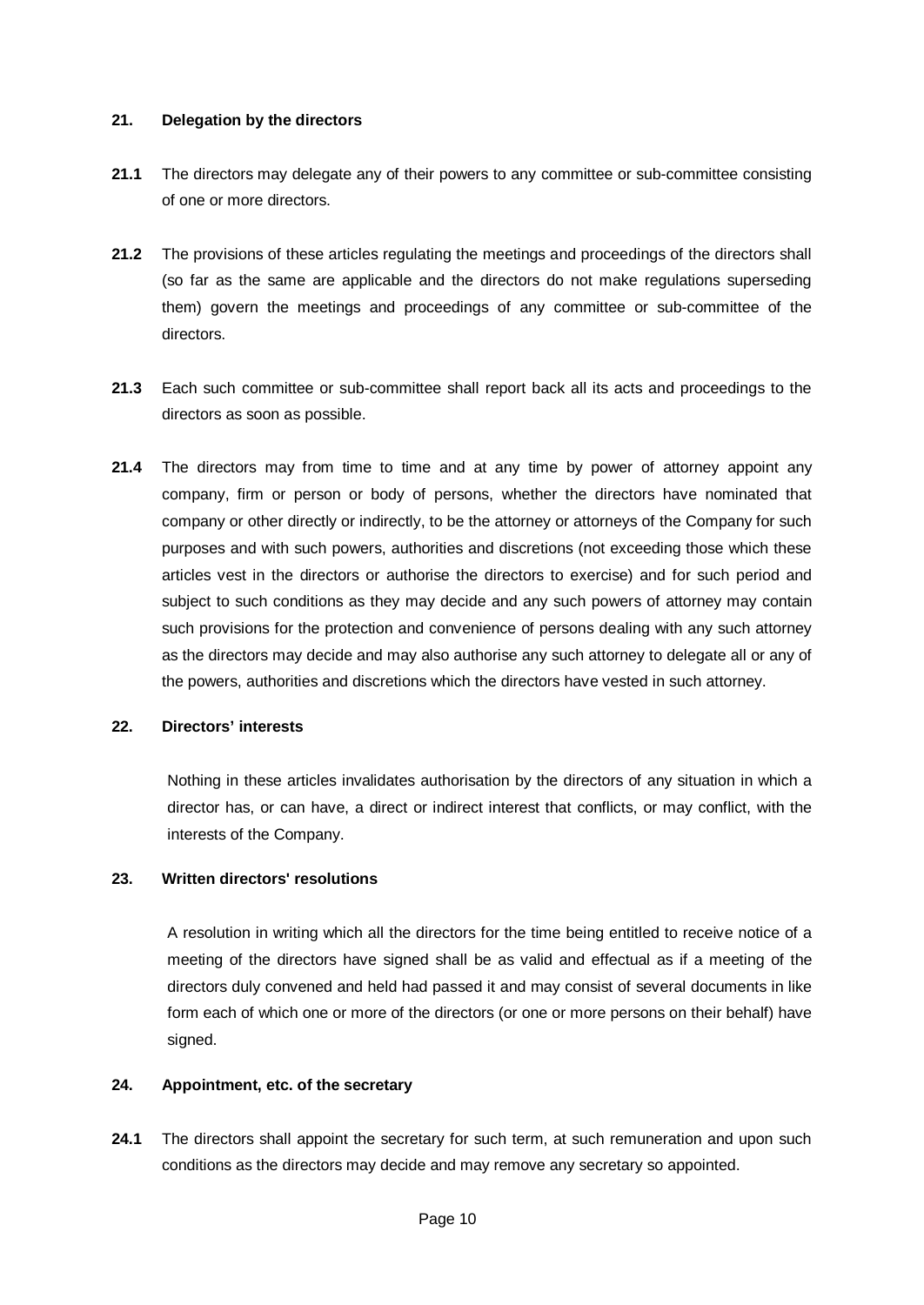- **24.2** The directors may also from time to time appoint an assistant or deputy secretary.
- **24.3** The secretary or any assistant or deputy secretary may be an individual or two or more individuals or a firm or a corporate body.
- **24.4** Where the office of secretary is vacant (or there is for any other reason no secretary capable of acting), an assistant or deputy secretary (if any) or anyone whom the directors have authorised generally or specifically in that behalf (if there is no assistant or deputy secretary or none capable of acting) may do anything which is required or authorised to be done by the secretary and any person may do to an assistant or deputy secretary (if any) or anyone whom the directors have authorised generally or specifically in that behalf (if there is no assistant or deputy secretary or none capable of acting) anything required or authorised to be done to the secretary.
- **24.5** A provision of the Acts or these articles requiring or authorising a thing to be done by or to a director and the secretary shall not be satisfied by its being done by or to the same person acting both as a director and as, or in place of, the secretary.

### **BUSINESS CONTROL, ACCOUNTING RECORDS, ACCOUNTS, AUDIT AND MINUTES**

#### **25. Systems of business control, etc.**

- **25.1** The directors shall establish and maintain systems of control of the conduct of the activities of the Company in accordance with law and the decisions of the directors and for the control of the accounting and other records of the activities of the Company.
- **25.2** The directors shall establish and maintain systems of inspection on behalf of (and report to) the directors on the operation of the system of control of the activities of the Company and records which this article requires.
- **25.3** The systems of inspection and report shall be sufficient to enable the directors to discharge the duties imposed on them by law and the directors shall keep available a detailed statement in writing of the system as in operation for the time being.

### **26. Accounting records**

**26.1** The directors shall cause accounting records to be kept in an orderly manner and sufficiently to show and explain the transactions of the Company and, in particular, disclose with reasonable accuracy and promptness the Company's financial position at any time, to explain its transactions and to permit the directors to discharge the duties which the law imposes on them.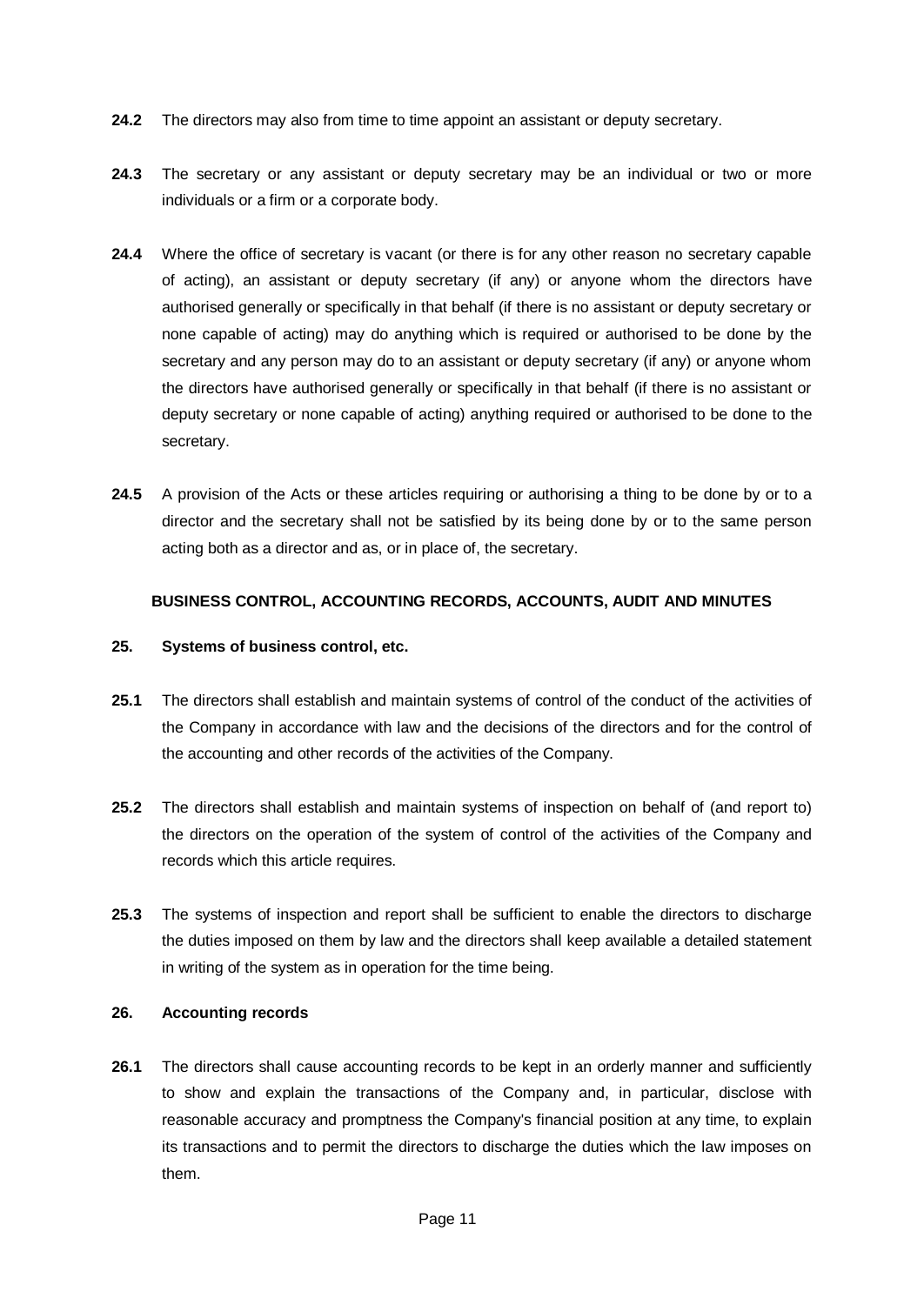- **26.2** The accounting records shall, in particular, contain:-
	- **26.2.1** entries from day to day of all sums which the Company has received and paid and the matters in respect of which such sums are received or paid;
	- **26.2.2** entries from day to day of every transaction which the Company has entered into which will (or there is reasonable ground for expecting may) give rise to assets or liabilities of the Company other than insignificant assets or liabilities in respect of the management of the Company; and
	- **26.2.3** a record of the assets and liabilities of the Company.
- **26.3** The directors shall keep the accounting records at the registered office or, subject to section 388 of the Act, at such other place or places as the directors shall decide.
- **26.4** The accounting records:-
	- **26.4.1** shall always be open to the inspection of the directors; and
	- **26.4.2** subject to any reasonable conditions or regulations as to the time and manner of inspection that the Company by ordinary resolution may from time to time impose, shall be open to the inspection of the members at all reasonable times during business hours.

#### **27. Annual accounts and audit**

- **27.1** Not less than twenty-one days before the date of each annual general meeting of the Company, the directors shall send to the auditors and to all other persons entitled to receive notices of general meetings of the Company in the manner in which the Company is to serve notices in accordance with these articles to such address as the addressee may for the time being have notified to the Company for that purpose:-
	- **27.1.1** a proper income and expenditure account (framed in accordance with any statutory requirement for the time being in force) for the period since the last-preceding account;
	- **27.1.2** a proper balance sheet (framed as aforesaid) made up to the same date as the date to which the income and expenditure account is made up;
	- **27.1.3** proper reports of the directors and (to the extent required by law) of the auditors (all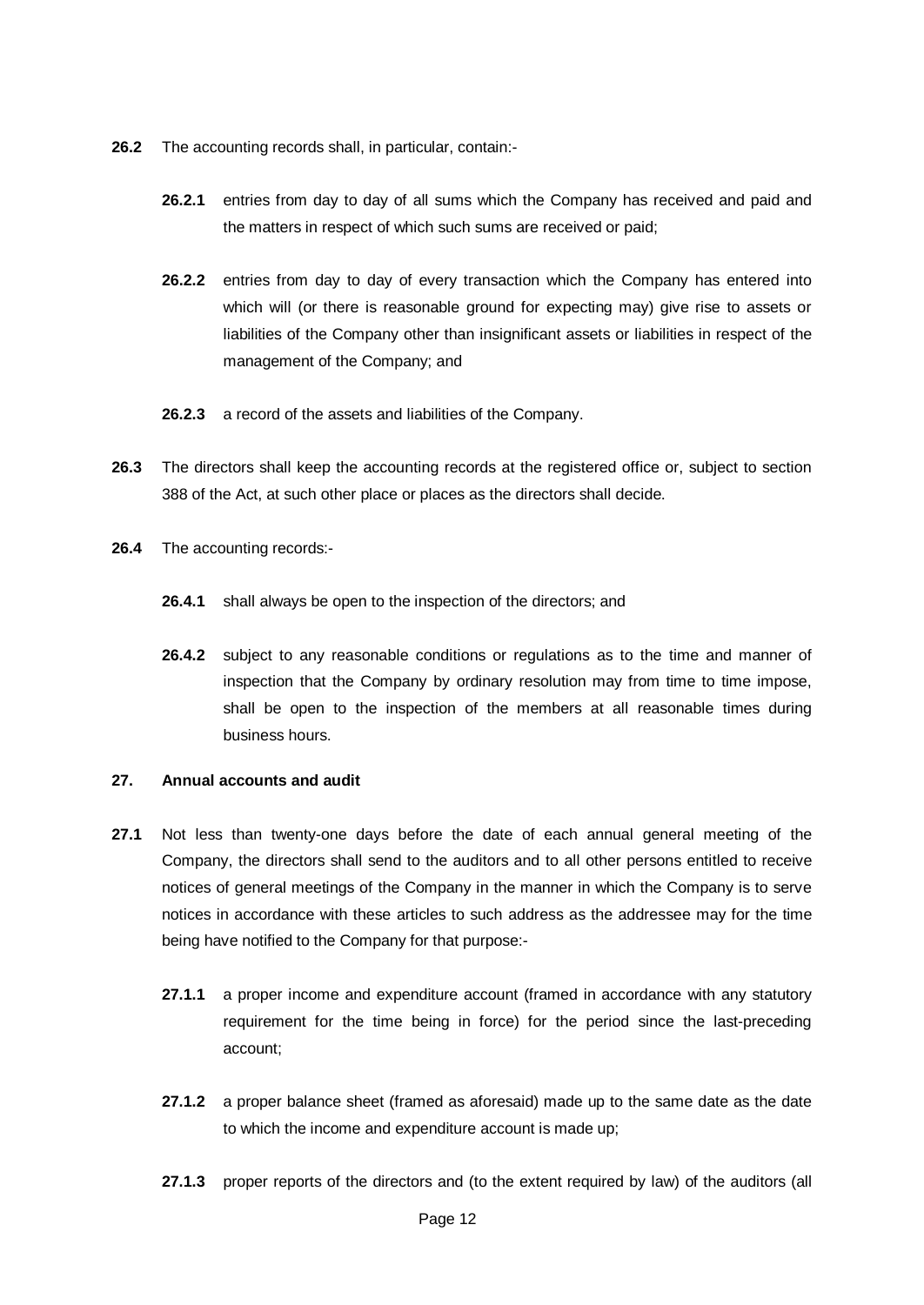of which shall be framed as aforesaid); and

- **27.1.4** any other documents required by law to be annexed or attached thereto or to be sent with the same.
- **27.2** At the annual general meeting of the Company in every year, the directors shall lay before the Company copies of such account, balance sheet and reports.
- **27.3** Subject to any exemptions which the Acts make available to the Company from time to time, the Company shall appoint the auditors to the extent which the Acts require and regulate their duties in accordance with the Acts.

#### **28. Minutes**

- **28.1** The directors shall record minutes in books which the directors provide for the purpose of recording:-
	- **28.1.1** all appointments of officers which the directors make;
	- **28.1.2** the names of the directors present at each meeting of the directors (and of any committee or sub-committee of the directors);
	- **28.1.3** all resolutions and proceedings at all general meetings and all meetings of the directors (and of committees or sub-committees of the directors); and
	- **28.1.4** the transactions, resolutions and proceedings of any advisory council or committee.
- **28.2** The directors shall keep any such minutes for the period which section 248(2) of the Act prescribes in relation to minutes of proceedings at meetings of the directors.

#### **INDEMNITY**

#### **29. Indemnity by the Company to the directors**

**29.1** The Company may not directly or indirectly exempt (to any extent) any director from any liability that would otherwise attach to that director in connection with any negligence, default, breach of duty or breach of trust by that director in relation to the Company however the Company may provide for a director any one or more of the insurances which section 233 of the Act permits, a qualifying third party indemnity which section 234 of the Act permits or a qualifying pension scheme indemnity which section 235 of the Act permits.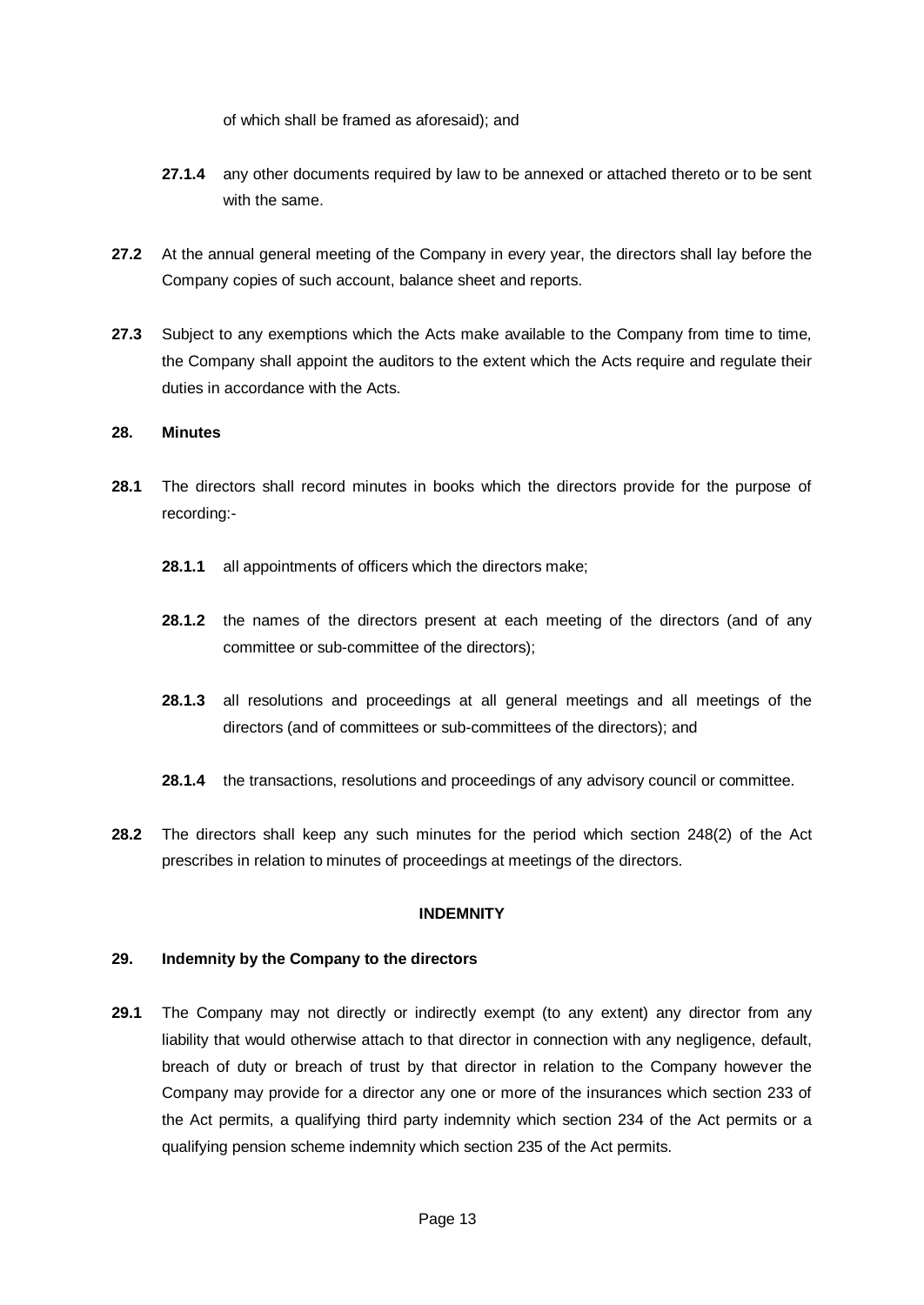**29.2** Subject to the same limitation, no director or other officer of the Company shall be liable for the acts, receipts, neglects or default of any other director or officer, or for joining in any receipt or other act for conformity or for any loss or expense happening to the Company through the insufficiency or deficiency of title to any property which the Company (or someone on behalf of the Company) acquired by order of the directors or for the insufficiency or deficiency of any security in or upon which the Company (or someone on behalf of the Company) shall have invested any monies or for any loss or damage arising from the bankruptcy, insolvency or wrongful act of any person with whom the Company (or someone on behalf of the Company) shall have deposited any monies, securities or effects or for any other loss, damage or misfortune which shall happen in the execution of the duties of the office of a director or in relation thereto.

#### **LIQUIDATION AND ITS CONSEQUENCES**

#### **30. Liability of past and present members on winding up**

- **30.1** The liability of each member is limited to £1.00, being the amount which each member undertakes to contribute to the assets of the Company in the event of its being wound up while he is a member or within one year after he ceases to be a member, for:-
	- **30.1.1** payment of the Company's debts and liabilities contracted before he ceases to be a member;
	- **30.1.2** payments of the costs, charges and expenses of winding up; and
	- **30.1.3** adjustment of the rights of the contributories among themselves.

#### **31. Application of surplus on winding up**

If upon the winding up or dissolution of the Company there remains, after satisfaction of all its debts and liabilities, any assets or property whatsoever, the same shall not be paid to or distributed among the members, but shall be transferred to such other organisation, as the directors may determine, having objects similar to the objects of the Company and to be used only for purposes which are Charitable.

#### **32. No statutory regulations apply**

No regulations set out in any statute, or in any statutory instrument or other subordinate legislation made under any statute, concerning companies shall apply as the regulations or articles of association of the Company.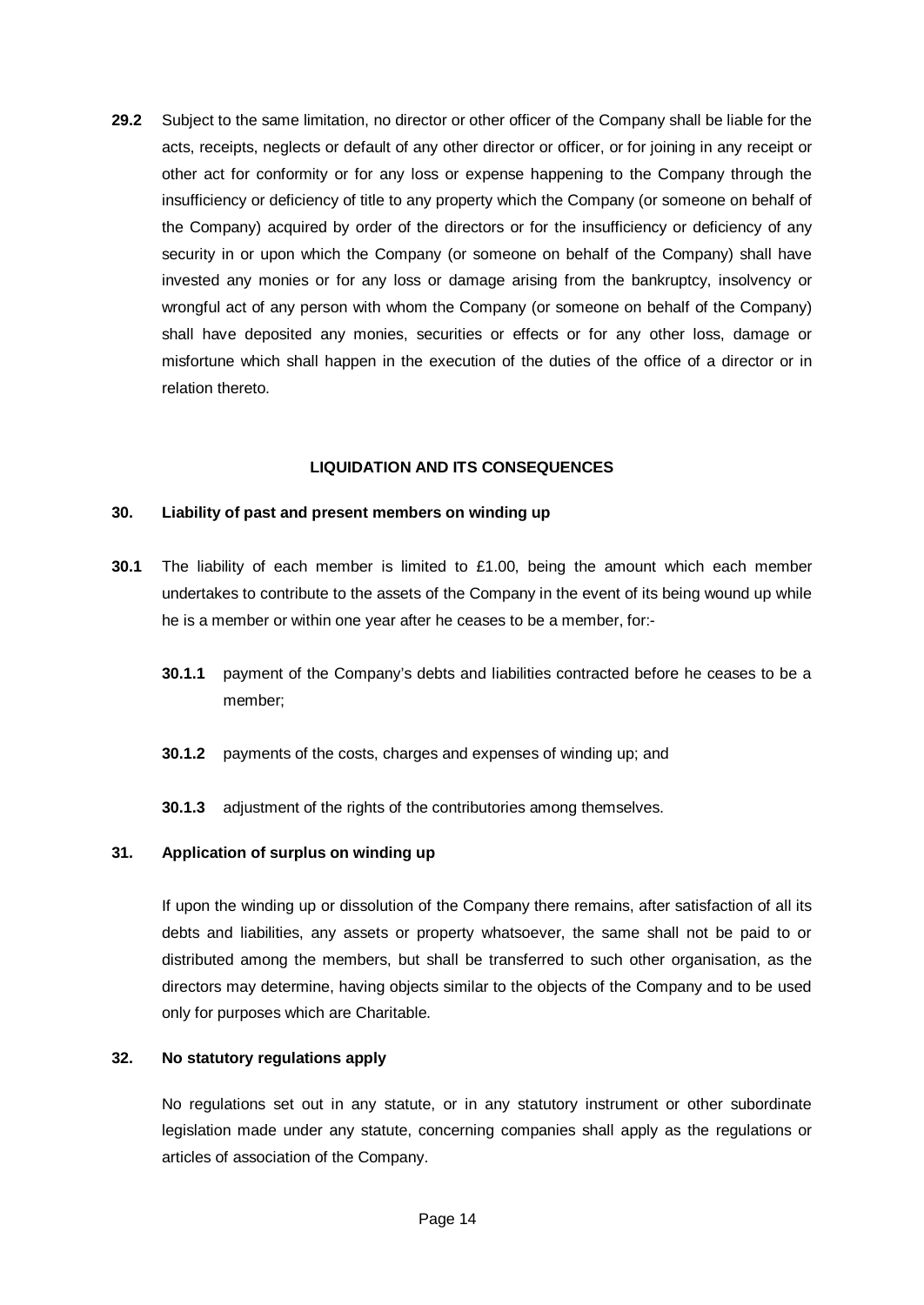#### **DEFINITIONS AND INTERPRETATION**

### **33. Definitions and interpretation**

In these articles of association:-

**33.1** the following words and expressions shall have the following meanings:-

| the Act            | the Companies Act 2006;                                                         |
|--------------------|---------------------------------------------------------------------------------|
| the Acts           | the Act and every other statute for the time being in force concerning          |
|                    | companies and affecting the Company;                                            |
| these articles     | these articles of association as from time to time in force (and references     |
|                    | to an "article" shall be construed accordingly);                                |
| the auditors       | the auditors for the time being of the Company or (in relation to annual        |
|                    | accounts, where the Company has exempted itself from the requirement            |
|                    | of the Act that the Company have its annual accounts audited but is             |
|                    | obliged to have an accountant prepare a report on the annual accounts)          |
|                    | the reporting accountant;                                                       |
| the auditors'      | such report (if any) as the Act obliges the Company to obtain from the          |
| report             | auditors;                                                                       |
| bankruptcy         | includes the sequestration of the estate of a person, a person's estate         |
|                    | being the subject of a protected trust deed (within the meaning of the          |
|                    | Bankruptcy (Scotland) Act 1985 and a person's being in winding-up or            |
|                    | subject to an administration order;                                             |
| <b>Charitable</b>  | charitable in terms of the Charities and Trustee Investment Act (Scotland)      |
|                    | 2005 as amended by the Public Services Reform (Scotland) Act 2010 and           |
|                    | the legislation which grants tax reliefs to charitable bodies, including relief |
|                    | from corporation tax;                                                           |
| <b>Community</b>   | those living in Tornagrain;                                                     |
| Company            | [Tornagrain Conservation Body];                                                 |
| <b>Development</b> | construction of Tornagrain;                                                     |
| director           | one of the board of directors of the Company;                                   |
| the directors      | the directors of the Company from time to time;                                 |
| Group              | in relation to a company, that company, any subsidiary or any holding           |
|                    | company from time to time of that company, and any subsidiary from time         |
|                    | to time of a holding company of that company;                                   |
| <b>Half Built</b>  | completion of sale for occupation of more than half of the planned number       |
|                    | of dwellings in terms of the Masterplan;                                        |
| local              | the Local Government (Scotland) Act 1973 and the Local Government               |
| government         | etc. (Scotland) Act 1994;                                                       |
| legislation        |                                                                                 |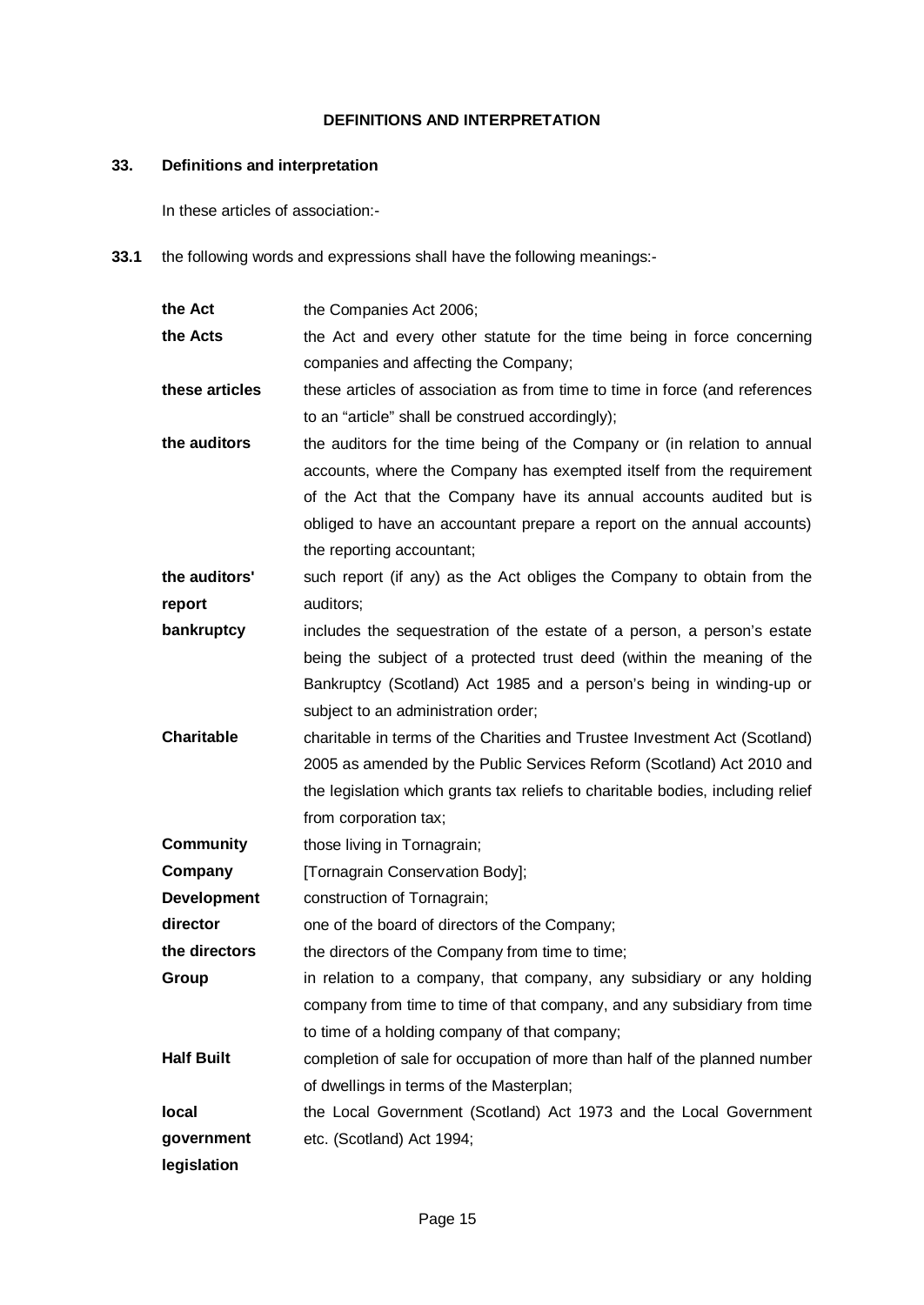**Masterplan** [the masterplan for the Development];

**MEDCo** Moray Estates Development Company Limited (Co. no. SC012762) or its permitted successor;

**member** a member of the Company from time to time:

**memorandum** the memorandum of association of the Company;

**mental disorder** is (or may be) suffering from any mental disorder (within the meaning of section 328 of The Mental Health (Care and Treatment) (Scotland) Act 2003, where the person is subject to that Act, or the corresponding standard, where the person is subject to a non-Scottish counterpart of that legislation) and either is admitted to hospital in pursuance of an application for admission for treatment under such legislation or an order is made by a court having jurisdiction (whether in the United Kingdom or elsewhere) in matters concerning mental disorder for that person's detention or for the appointment of a curator bonis or other person to exercise powers with respect to that person's property or affairs;

**nominee**  a director whom a member has appointed in terms of these articles;

**director**

**permitted successor**

- (a) in respect of any local authority established by virtue of local government legislation, any body which following any reorganisation of that local authority performs the functions (or substantially all of the function) which that local authority formerly performed;
	- (b) in respect of any community council, any body which following any reorganisation of that community council performs the functions (or substantially all of the function) which that community council formerly performed; and
	- (c) in respect of MEDCo, a member of MEDCo's Group;

**Residents' Committee** a body established by and comprising residents of Tornagrain for the purpose of (or for purposes which include) communicating the Community's views to the Company and permitting the Community to participate in the Company; **Secretary** includes any person whom the Company appoints to perform the duties of the secretary of the Company (and, where the Company appoints two or

more persons as joint secretaries, includes any one of those persons);

**Tornagrain** the new town to be constructed at Tornagrain,

**Tornagrain Community Council** a community council established under the Local Government (Scotland) Act 1973 for an area the majority of whose residents live in Tornagrain;

**33.2** unless the context otherwise requires, words importing the singular number only shall include the plural number and vice versa;